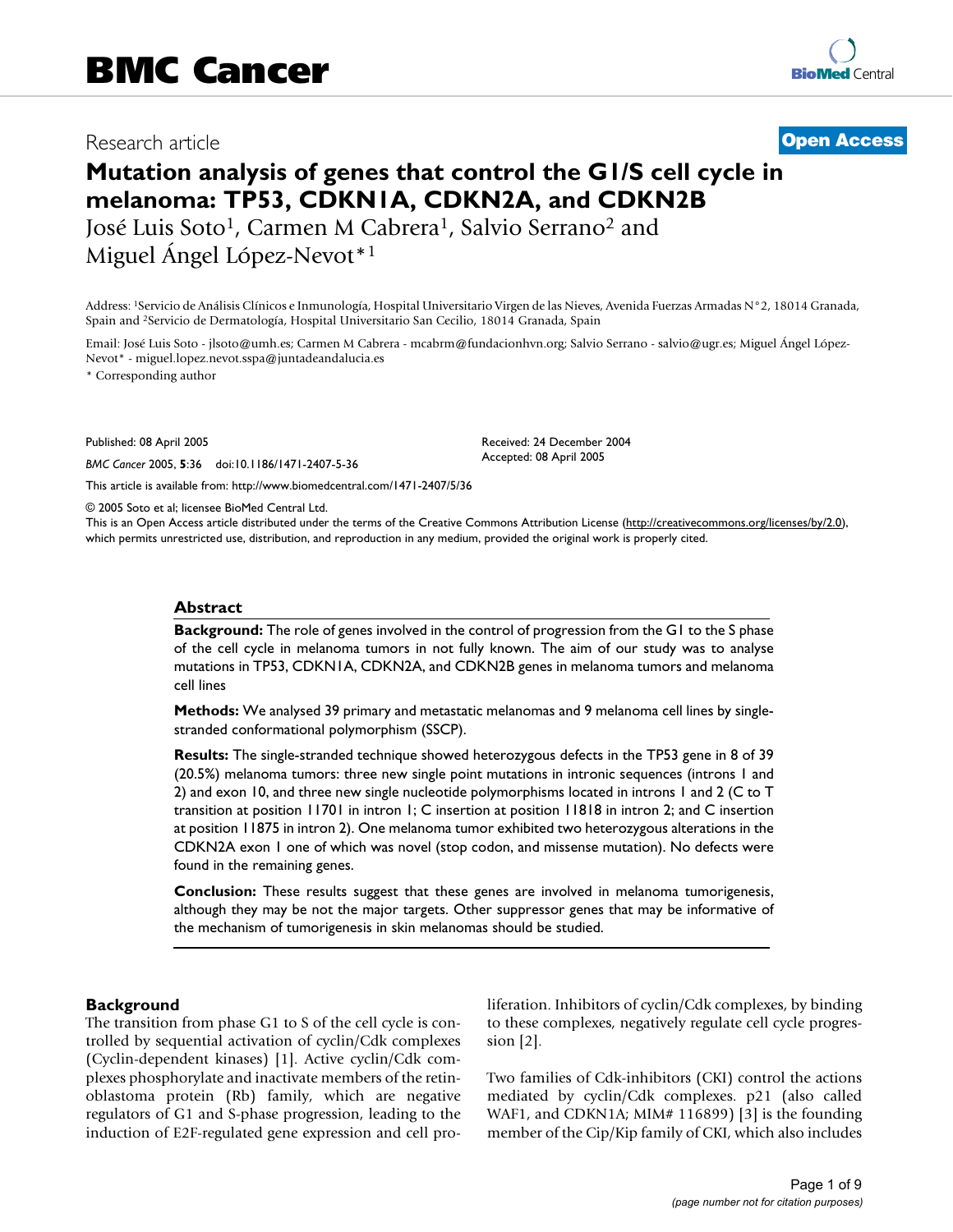| <b>Tumor</b>   | aHistopathology        | <b>bBreslow</b> (mm) | Clark                              | <b>Tumor sample</b> |
|----------------|------------------------|----------------------|------------------------------------|---------------------|
| M3             | SSM                    | 5.5                  | IV                                 | $\sf P$             |
| M4a            | <b>NM</b>              | ÷,                   | $\overline{\phantom{a}}$           | Sm                  |
| M4b            | $\mathsf{N}\mathsf{M}$ |                      |                                    | Sm                  |
| M <sub>5</sub> | $\blacksquare$         |                      |                                    | P                   |
| M6             | $\overline{a}$         |                      |                                    | Nm                  |
| M7a            | SSM                    | 4                    | IV                                 | $\mathsf{Nm}$       |
| M7b            | SSM                    | 4                    | IV                                 | Sm                  |
| M8             | SSM                    | $0.5\,$              | Ш                                  | P                   |
| M13            | SSM                    | 3.9                  | $\begin{array}{c} \Pi \end{array}$ | P                   |
| M18            | <b>NM</b>              | 5                    | ٧                                  | Nm                  |
| MI9            | $\blacksquare$         | $\blacksquare$       | $\blacksquare$                     | Nm                  |
| M2I            | SSM                    | 3.5                  | Ш                                  | P                   |
| M22            | $\blacksquare$         | $\blacksquare$       | ÷,                                 | Nm                  |
| M23            | SSM                    | 9                    | IV                                 | $\mathsf{Nm}$       |
| M24            | <b>ALM</b>             |                      | $\frac{1}{2}$                      | $\mathsf{Nm}$       |
| M3I            | SSM                    | 3                    | IV                                 | Nm                  |
| M32            | $\sim$                 | ÷,                   | ä,                                 | $\mathsf{Nm}$       |
| M34            | SSM                    | 16                   | ٧                                  | P                   |
| M37            | SSM                    | 1.8                  | $\ensuremath{\mathsf{III}}\xspace$ | $\mathsf{Nm}$       |
| M38            | <b>NM</b>              | 9                    | ٧                                  | P                   |
| M40            | <b>NM</b>              | 3.4                  | IV                                 | Nm                  |
| M42            | <b>NM</b>              | 1.5                  | IV                                 | Nm                  |
| M43            | SSM                    | $2.5$                | IV                                 | P                   |
| M44a           | <b>NM</b>              | $\,$ l $\,$          | IV                                 | P                   |
| M44b           | <b>NM</b>              | $\,$ l $\,$          | IV                                 | Sm                  |
| M45            | $\overline{a}$         |                      |                                    | Nm                  |
| M46            |                        |                      |                                    | P                   |
| M49            |                        |                      |                                    | P                   |
| M50            |                        |                      |                                    | $\mathsf{Nm}$       |
| M52            | LMM                    |                      |                                    | Nm                  |
| M53            | $\overline{a}$         |                      |                                    | $\mathsf{Nm}$       |
| M55            | <b>ALM</b>             |                      | ٧                                  | Nm                  |
| M56            | <b>LMM</b>             | $\mathbf{I}$         | $\ensuremath{\mathsf{III}}\xspace$ | P                   |
| M59            | <b>NM</b>              | 10.1                 | $\ensuremath{\mathsf{III}}\xspace$ | P                   |
| M60            | SSM                    | 3                    | $\ensuremath{\mathsf{III}}\xspace$ | P                   |
| M7I            | <b>NM</b>              | $\blacksquare$       | L,                                 | P                   |
| M72            | SSM                    | $0.6\,$              | $\ensuremath{\mathsf{III}}\xspace$ | P                   |
| M73            | SSM                    | 2.5                  | $\mathbf{III}$                     | P                   |
| M74            | $\blacksquare$         | $\blacksquare$       | $\overline{\phantom{a}}$           | Nm                  |

#### **Table 1: Melanoma tumor samples**

aSSM (superficial spreading melanoma), NM (nodular melanoma), LMM (lentigo maligna melanoma), ALM (acral lentigo melanoma). bBreslow vertical tumor thickness. cP, primary melanoma; Nm, lymph node metastases; Sm, subcutaneous metastases.

p27 [4] and p57 [5]. Another class of Cdk inhibitors, the so-called INK4 proteins (named for their ability to inhibit cdk4), specifically target the cyclin D-dependent kinases [6]. To date, four INK4 proteins have been identified: the founding member p16<sup>INK4a</sup> (CDKN2A; MIM# 600160) [7], and three other closely related genes designated p15INK4b (CDKN2B; MIM# 600431) [8], p18INK4c (MIM# 603369) [9] and p19INK4d (MIM# 600927) [9].

In response to irradiation and chemotherapy, p53 protein (MIM# 191170) is stabilised and mediates apoptosis and cell cycle arrest. Whereas the mechanisms of p53-dependent apoptosis are not well understood, p53-dependent cell cycle arrest is known to be primarily mediated by p21, a potent inhibitor of cyclin-dependent kinases that is transactivated by p53 and p73 [10]. In addition to p21, several other cell cycle regulators are induced by p53, such as GADD45 and members of the 14-3-3 family [11].

The TP53 suppressor gene and Cdk-inhibitors such as CDKN1A, CDKN2A, and CDKN2B are targets of tumoral process in different types of tumors [12,13]. Mutations in the TP53 gene occur frequently in skin tumors as basal cell carcinoma (BCC) and squamous cell carcinoma (SCC)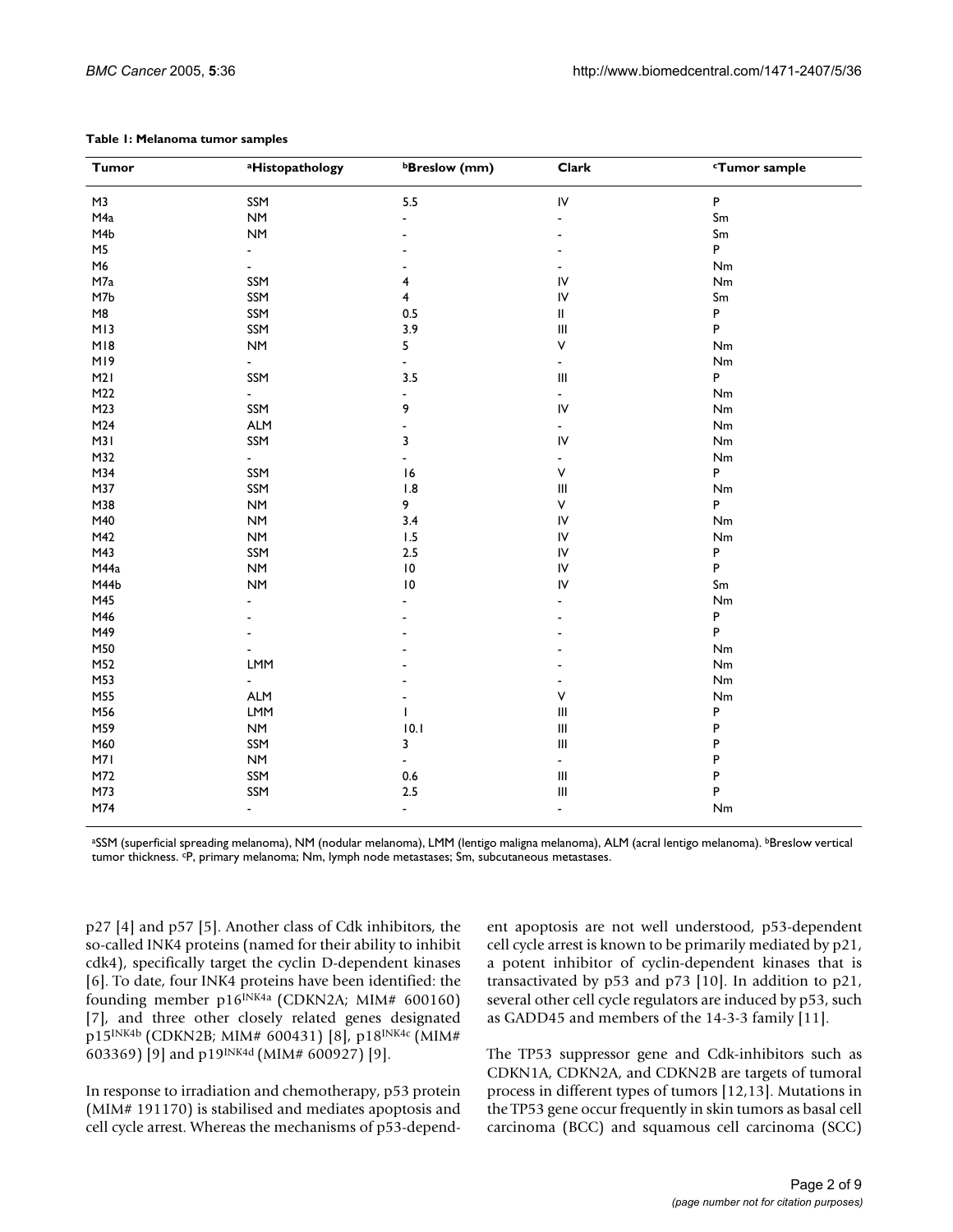#### **Table 2: Oligonucleotide primer sequences**

| Exon           | <b>Primer</b>    | Sequence $5' \rightarrow 3'$    | Fragment (bp) |
|----------------|------------------|---------------------------------|---------------|
|                | PU2 (sense)      | TCCTCTTGCAGCAGCCAGACTGC         |               |
|                | PD3 (antisense)  | AACCCTTGTCCTTACCAGAACGTTG       |               |
| $\overline{4}$ | PU4 (sense)      | CACCCATCTACAGTCCCCCTTGC         | 307           |
|                | PD4 (antisense)  | <b>CTCAGGGCAACTGACCGTGCAAG</b>  |               |
| 5              | PU5 (sense)      | <b>CTCTTCCTACAGTACTCCCCTGC</b>  | 211           |
|                | PD5 (antisense)  | <b>GCCCCAGCTGCTCACCATCGCTA</b>  |               |
| 6              | PU6 (sense)      | GATTGCTCTTAGGTCTGGCCCCTC        | 182           |
|                | PD6 (antisense)  | <b>GGCCACTGACAACCACCCTTAACC</b> |               |
| $\overline{7}$ | PU7 (sense)      | <b>GTGTTATCTCCTAGGTTGGCTCTG</b> | 139           |
|                | PD7(antisense)   | CAAGTGGCTCCTGACCTGGAGTC         |               |
| 8              | PU8 (sense)      | ACCTGATTTCCTTACTGCCTCTTGC       | 200           |
|                | PD8 (antisense)  | GTCCTGCTTGCTTACCTCGCTTAC        |               |
| 9              | PU9 (sense)      | <b>GCCTCTTTCCTAGCACTGCCCAAC</b> | 102           |
|                | PD9 (antisense)  | CCCAAGACTTAGTACCTGAAGGGTG       |               |
| 10             | PUI0 (sense)     | <b>TGTTGCTGCAGATCCGTGGGCGT</b>  | 130           |
|                | PD10 (antisense) | GAGGTCACTCACCTGGAGTGAGC         |               |
| $\mathbf{H}$   | PUII (sense)     | <b>TGTGATGTCATCTCTCCTCCCTGC</b> | 153           |
|                | PD11 (antisense) | GGCTGTCAGTGGGGAACAAGAAGT        |               |

#### **CDKN1A, exon 2 (GeneBank Accession: AF497972)**

| p21-LI (sense)<br>p21-R1 (antisense) | <b>GATGTCCGTCAGAACCCATG</b><br><b>TGCCTCCTCCCAACTCAT</b> | 258 |
|--------------------------------------|----------------------------------------------------------|-----|
| p21-L2 (sense)<br>p21-R2 (antisense) | ATGAGTTGGGAGGAGGCA<br>ATGCTGGTCTGCCGCCGTT                | 181 |

#### **CDKN2A, exons 1(GeneBank Accession: U12818) and 2 (GeneBank Accession: U12819)**

| MTSI-LI (sense)<br>MTSIRI (antisense) | GAAGAAAGAGGAGGGGCTG<br><b>GCGCTACCTGATTCCAATTC</b> | 340 |
|---------------------------------------|----------------------------------------------------|-----|
| p16-L2 (sense)<br>p16-R2 (antisense)  | GTCATGATGATGGGCAGC<br>CTGAGGGACCTTCCGCG            | 307 |

#### **CDKN2B, exon 2 (GeneBank Accession: AF513858)**

| MTS2-L2 (sense)    | TAAGTTTAACCTGAAGGTGG | 500 |  |
|--------------------|----------------------|-----|--|
| MTS2-R (antisense) | GGGTGGGAAATTGGGTAAG  |     |  |

[14]. In human melanoma, TP53 mutations are apparently not commonly detected [15,16], and consist mainly of C to T transitions located on dipyrimidine sites originated by UV radiation [17]. In contrast, CDKN2A is deleted or mutated in human sporadic melanomas and derived cell lines [18], and it appears to be the predispos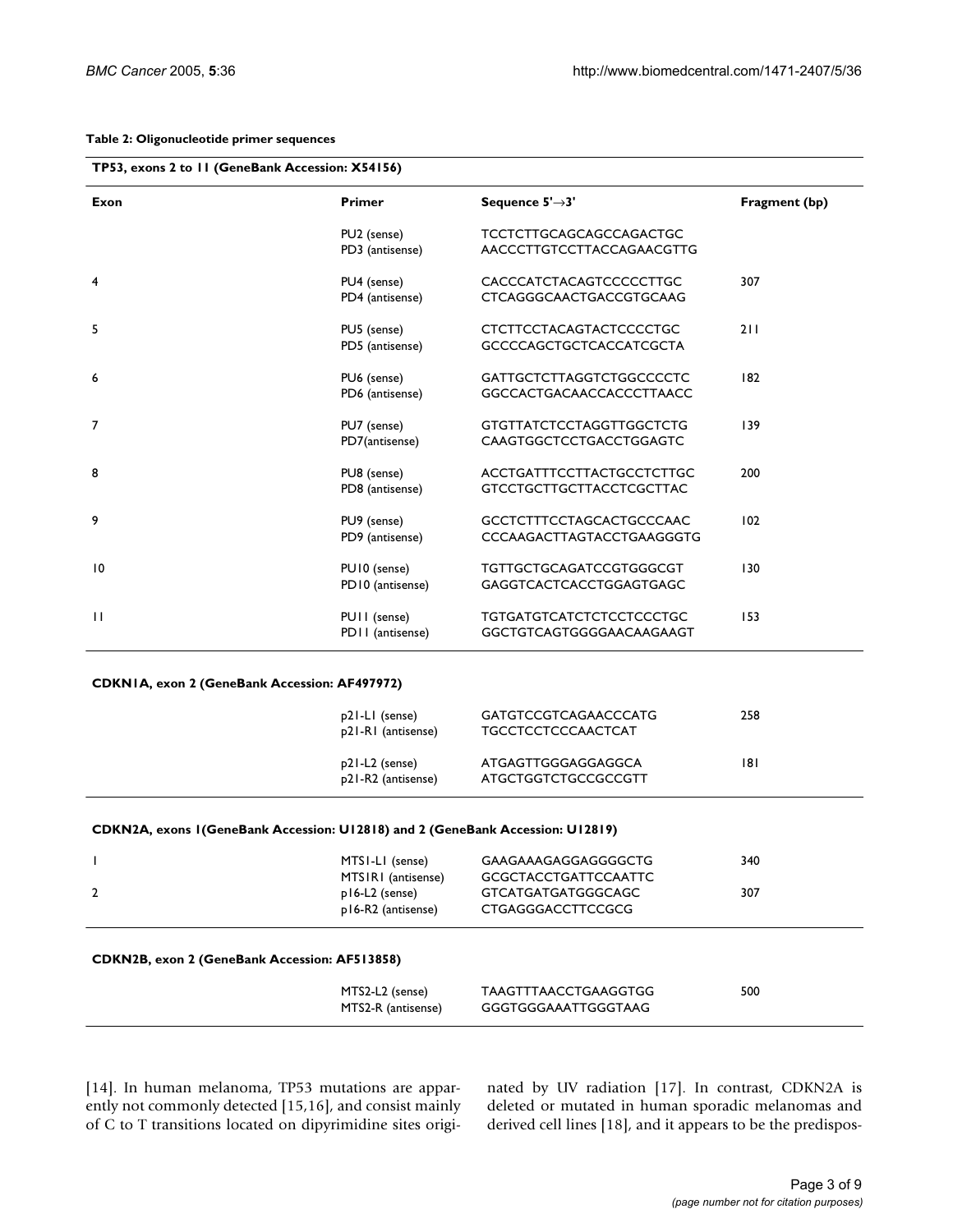ing mutation in some familial melanoma kindreds [19]. A low incidence of mutations has been described for the CDKN2B gene in sporadic melanoma tumors [20]; however, no structural defects have been detected in the CDKN1A gene in human melanoma.

In order to investigate the role of the genes involved in the control of G1/S phase cell cycle progression in human melanomas, the aim of our study was to determine the presence of mutations in TP53, CDKN1A, CDKN2A and CDKN2B genes in primary and metastatic melanomas and melanoma cell lines.

# **Methods**

## *Tumor samples*

Thirty-nine specimens of skin melanoma were obtained from the Department of Surgery at the Hospital Universitario San Cecilio of Granada, Spain (Table 1). Melanoma tumors were dissected from normal tissues in fresh samples under sterile conditions, and tumor tissues were frozen in liquid nitrogen and stored at -80°C until DNA isolation. DNA was obtained from peripheral blood from each patient. The following 9 melanoma cell lines were included in this study: MZ2-MEL, MEL-3.0, MEL-2.2, and Mi-13443 were provided by Dr. T. Boon (Ludwig Institute of Cancer Research, Brussels, Belgium); and M31-L, M42- L, M52-L, M34-L, and M59-L were established in our laboratory as described previously [21]. The clinical and pathological characteristics of primary melanoma tumors and derived metastases are described in Table 1. Of the 39 tumors studied, 14 were primary (36%) while the rest were metastatic (18 ganlionar metastases and 4 subcutaneous metastases).

# *DNA isolation*

DNA was isolated from tumor samples and peripheral blood lymphocytes with the MicroTurboGen Genomic DNA Isolation Kit (Invitrogen, San Diego, California) and the Quiagen kit (Wetsburg, Leusden, The Netherlands) respectively.

## *Mutation analysis of TP53, CDKN1A, CDKN2A, and CDKN2B genes*

Point mutations were detected by changes in singlestranded conformational polymorphism (SSCP) of DNA amplified by polymerase chain reaction (PCR), as described by Orita et al [22] with slight modifications [23]. TP53 exons 2–11, CDKN1A exon 2, CDKN2B exon 2, and CDKN2A exons 1–2 were amplified. The sequences of the primers used and fragments (bp) amplified are described in Table 2. All TP53 primers used were provided by Clontech (Human p53 Amplier Panels, Palo Alto, CA). A portion of TP53 intron 1, exon 2, intron 2 and exon 3 was amplified using the primers PU2 (sense) and PD3 (antisense). CDKN1A exon 2 was amplified in two overlapping fragments with the following primer pairs: p21- L1/p21-R1 and p21-L2/p21-R2 (Table 2).

Amplifications were performed using 100 ng genomic DNA and  $\alpha^{32}P$ -dCTP (300 Ci/mmol) in a final volume of 25 µl. The PCR conditions for TP53 exons 2–11 were as follows: 35 cycles at  $95^{\circ}$ C/30 s, 66 $^{\circ}$ C/45 s and 72 $^{\circ}$ C/1.5 min, with a 10 min extension after the last cycle. CDKN1A exon 2, CDKN2B exon 2, and CDKN2A exons 1–2 were amplified under the same PCR conditions: in a touchdown PCR procedure the temperature of the reaction was lowered by 1°C every second cycle from 68°C to 60°C, at which temperature 30 cycles were carried out.

Amplified samples  $(2.5 \mu l)$  were mixed with 9  $\mu l$  of sequencing stop solution (USB, Cleveland, OH, USA), 1.5 µl of 0.08 N NaOH, and 15 µl of 0.1% SDS, denatured for 10 min at 95°C, and the samples were quickly cooled in dry ice. Samples of 3 µl were loaded onto a 6% non-denaturing acrylamide gel containing 10% glycerol, and run at room temperature for 4 h at 22 W. Gels were dried at 80°C under vacuum and exposed to x-ray films for 4–16 h.

# *DNA sequencing*

Asymmetric PCR reactions were purified from agarose gels and reamplified. PCR products were cloned in the PCR 4- TOPO vector using the TOPO TA Cloning Kit for sequencing (Invitrogen, Groningen, The Netherlands). After transformation several clones were picked and sequenced. Sequence analysis was carried out with the Sequenase DNA Sequencing kit (USB), using  $\alpha^{35}$ S-dATP (DuPont-NEN, Boston, MA) incorporation. Aliquots of the reaction mixture were run on a 6% denaturing acrylamide gel.

# **Results**

## *Intronic single nucleotide polymorphisms and heterozygous point mutations in the TP53 gene*

Of a total of 39 melanoma tumors and 9 melanoma cell lines studied by PCR-SSCP, we detected defects in the TP53 gene in 8 of 39 (20.5%) melanoma tumors, and did not find any alteration in melanoma cell lines (Table 3). Mutation analysis showed three novel heterozygous single point mutations in the TP53 sequence and four different single nucleotide polymorphisms, three of which have not been described to date. All novel single point mutations and polymorphisms were compared with the IARC (International Agency for Research on Cancer) TP53 Mutation Database [http://www-p53.iarc.fr/index.html.](http://www-p53.iarc.fr/index.html)

The G to C transversion found at position 11827 in TP53 intron 2 in M4, M7, M38 and M53 melanoma tumors was previously described by Oliva et al [24] (Figure 1). In this study, we found 3 new single nucleotide polymorphisms located at intron 1 and 2 of the TP53 gene when we com-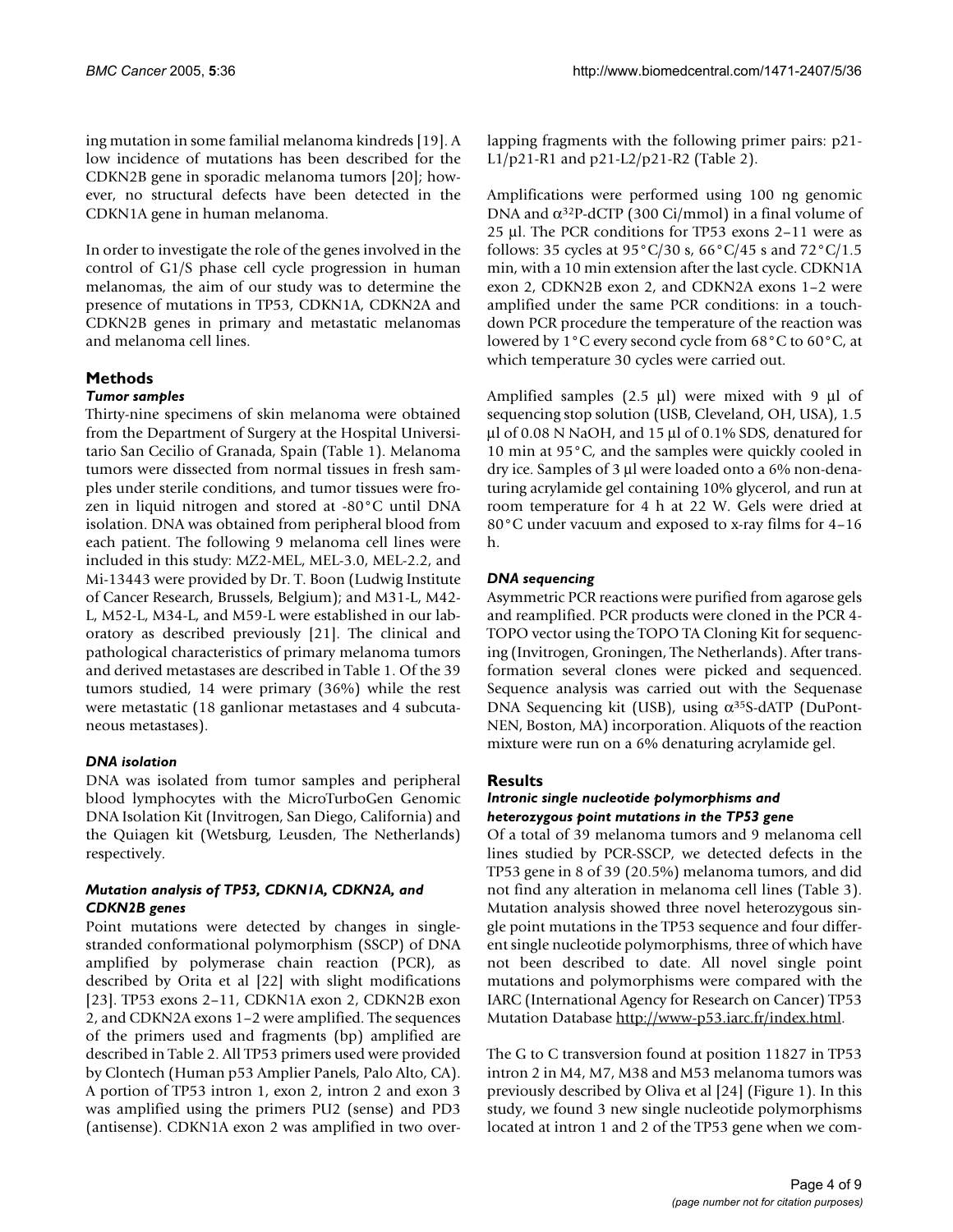|  |                                               |  | Table 3: Single nucleotide polymorphisms (SNPs) and mutations |
|--|-----------------------------------------------|--|---------------------------------------------------------------|
|  | (M) in TP53, CDKN1A, CDKN2A, and CDKN2B genes |  |                                                               |

|            | <b>TP53</b>                                   |
|------------|-----------------------------------------------|
| Tumor      |                                               |
| M4         | 11827G>C (intron 2) (SNP)                     |
|            | 11875insC (intron 2) (SNP)                    |
|            |                                               |
| M7         | 11827G>C (intron 2) (SNP)                     |
|            | 11818insC (intron 2) (SNP)                    |
|            | 11875insC (intron 2) (SNP)                    |
| M38        | 11827G>C (intron 2) (SNP)                     |
|            | 11875insC (intron 2) (SNP)                    |
| M42        | $11701C > T$ (intron 1) (M)                   |
|            | 11818insC (intron 2) (SNP)                    |
|            | 11875insC (intron 2) (SNP)                    |
|            |                                               |
| M43        | 11875insC (intron 2) (SNP)                    |
|            | II8I8delC (intron 2) (M)                      |
| M53        | 11701C>T (intron 1) (SNP)                     |
|            | I I827G>C (intron 2) (SNP)                    |
|            | 11818insC (intron 2) (SNP)                    |
|            | 11875insC (intron 2) (SNP)                    |
| <b>M71</b> | 11701C>T (intron 1) (SNP)                     |
|            | 11818insC (intron 2) (SNP)                    |
|            | 11875insC (intron 2) (SNP)                    |
|            |                                               |
| M34        | 17628delC (codon 350: CTC→CTA, exon 10), stop |
|            | codon at the beginning of exon 11 (M)         |
|            |                                               |
|            | <b>CDKN2A, exon I</b>                         |
| M13        | g.149G>A, TGG (Trp)→TGA (stop codon) (M)      |
|            | g.298T>C, CTC (Leu)→CCC (Pro) (M)             |

| <b>CDKNIA, and CDKN2B No alterations found</b> |  |
|------------------------------------------------|--|
|------------------------------------------------|--|

pared genomic DNA from melanoma tumors and DNA from autologous PBLs with control PBLs (Figure 1). The C to T transition was found at position 11701 of TP53 intron 1 in melanoma tumors M53 and M71 (Figure [2\)](#page-6-0); a C insertion was found at position 11818 of TP53 intron 2 in melanoma tumors M7, M42, M53 and M71; and a C insertion was found at position 11875 of TP53 intron 2 in melanoma tumors M7, M38, M42, M53, and M71 (Table 3).

A heterozygous C deletion in TP53 exon 10 at position 172628 produced a stop codon and truncated the p53 protein in melanoma tumor M34. Melanoma tumors M42 and M43 showed heterozygous single point mutations at TP53 introns 1 and 2. The C to T transition at position 11701 in intron 1, observed in melanoma tumor M42, contrasted with the absence of this transition in autologous PBLs. In contrast, a C insertion was found at position 11818 in intron 2 of TP53 in autologous PBLs, but this polymorphism was not seen in melanoma tumor M43 (Tale 3).

## *Mutation analysis of CDKN1A, CDKN2A, and CDKN2B Cdk (Cyclin-dependent kinases) inhibitors genes*

Two heterozygous alterations in CDKN2A exon 1 were observed in melanoma tumor M13 one of which novel, whereas no defects were seen in the CDKN1A and CDKN2B genes. The G to A transition produced a stop codon at position 149 [25]; and the novel T to C transition at position 298 resulted in substitution of proline for leucine (Table 3).

## **Discussion**

#### *Polymorphisms versus mutations in the TP53 gene in human melanoma*

The major carcinogenic agent in most skin cancers is well established as solar ultraviolet light [26]. This is absorbed in DNA, with the formation of UV-specific dipyrimidine photoproducts. About 50% of all skin cancers exhibit TP53 mutations [17], and these mutations are characterised by a specific signature attributed to the UVB part of the solar spectrum. The impact of UVB radiation can be clearly inferred from the characteristic point mutations in TP53 found in human SCC and BCC, consisting of C to T or CC to TT transitions at dipirymidine sites [27]. These findings contrast with the situation in human melanomas, in which TP53 mutations are not commonly detected. The results of the present study support earlier findings that such mutations are indeed infrequent in this type of tumour. The influence of UVB radiation in these mutations is not clear. TP53 mutations in primary melanoma tumors induced by UVB radiation have been described previously by Zerp et al [16]. However, in the tumors examined in our study we did not find TP53 alterations originated by UVB radiation (Table 3). In contrast, we detected two new mutations located in intronic sequences (C deletion at position 11818 in intron 2, and C to T transition at position 11701 in intron 1) (Table 3) and the novel C deletion at codon 350 of TP53 exon 10 which produced a stop codon and truncated protein. More than 90% of the mutations reported in nonmelanoma skin cancers and different types of tumors are clustered between exons 4 and 8 [28]. This region is highly conserved throughout evolution and contains the DNAbinding domain of p53, which is essential for its activity [29]. This contrasts with the trans-activation domain (encodes by exons 2 and 3) and the regulatory region (encodes by exons 9 to 11), where few mutations have been described. Therefore, the TP53 single nucleotide pol-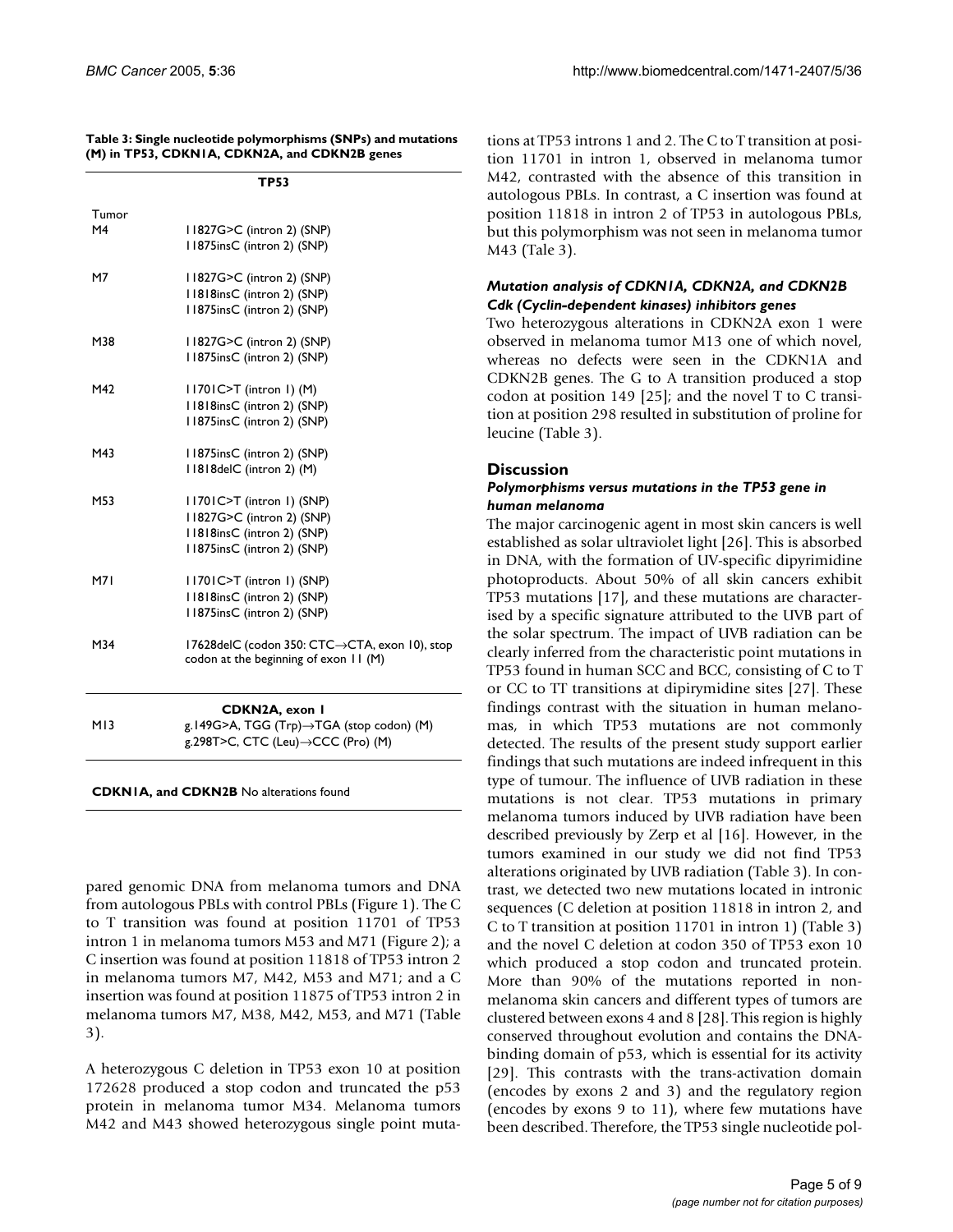

## Single nucleotide polymorphisms detected in intron 1 and **Figure 1** intron 2 sequences of the TP53 gene in melanoma tumors

Single nucleotide polymorphisms detected in intron 1 and intron 2 sequences of the TP53 gene in melanoma tumors. Each polymorphism and its positions are indicated by an asterisk  $(*)$ , to determinate the presence of the polymorphisms the DNA sequence from melanoma tumors and autologous PBLs were compared with control PBLs.

ymorphisms detected in these melanoma tumors appear to be their most frequent characteristic.

At least twelve intronic polymorphisms have been described in the human TP53 gene. These include between others a VNTR (variable number tandem repeat) region [30] and *Hae*III restriction fragment length polymorphism (RFLP) [31] in intron 1, a G to C transversion in intron 2 [24], a 16 bp duplication in intron 3 (5' gacctggagggctggg-3') [32], a *Msp*I RFLP in intron 6 (G to A transition at 61 bp downstream of exon 6) [33,34], a G to C transversion at 37 bp upstream to exon 7 [35], an *Apa*I RFLP in intron 7 [36], and A to T transversion in intron 10 [37][http://www.iarc.fr/p53/polymorphisms.](http://www.iarc.fr/p53/polymorphisms) The melanoma tumors and melanoma cell lines studied here showed the G to C transversion at position 11827 of TP53 intron 2, previously described by Oliva et al [24] in four melanoma tumors (M4, M7, M38, and M53), and three new single nucleotide polymorphisms: C to T transition at position 11701 of TP53 intron 1; C insertion at position 11818 of TP53 intron 2; and C insertion at position

11875 of TP53 intron 2 (Figure 1). Moreover, we found three new heterozygous single point mutations in the TP53 gene (Table 3), the incidence of mutations detected in the TP53 gene accounted for only 7.7% (3 of 39 melanoma tumors) in contrast to 18% (7 of 39 melanoma tumors) of single nucleotide polymorphisms found in these tumors.

Associations between cancer phenotypes and inherited TP53 intronic polymorphisms have been observed in studies of epithelial cancers including ovarian, breast, colon, thyroid, nasopharyngeal, lung cancer, and thyroid [34,35,38-40]. The frequency of G to C transition at position 11827 in intron 2 of TP53 gene (3 of 39 melanoma tumors, 7.7%) is low compared to the frequency of the A1 allele (G to C transition at position 11827) described previously in Caucasian individuals [41]. The polymorphisms that we detected in these melanoma tumors may play a role in the risk of developing skin melanoma in these patients.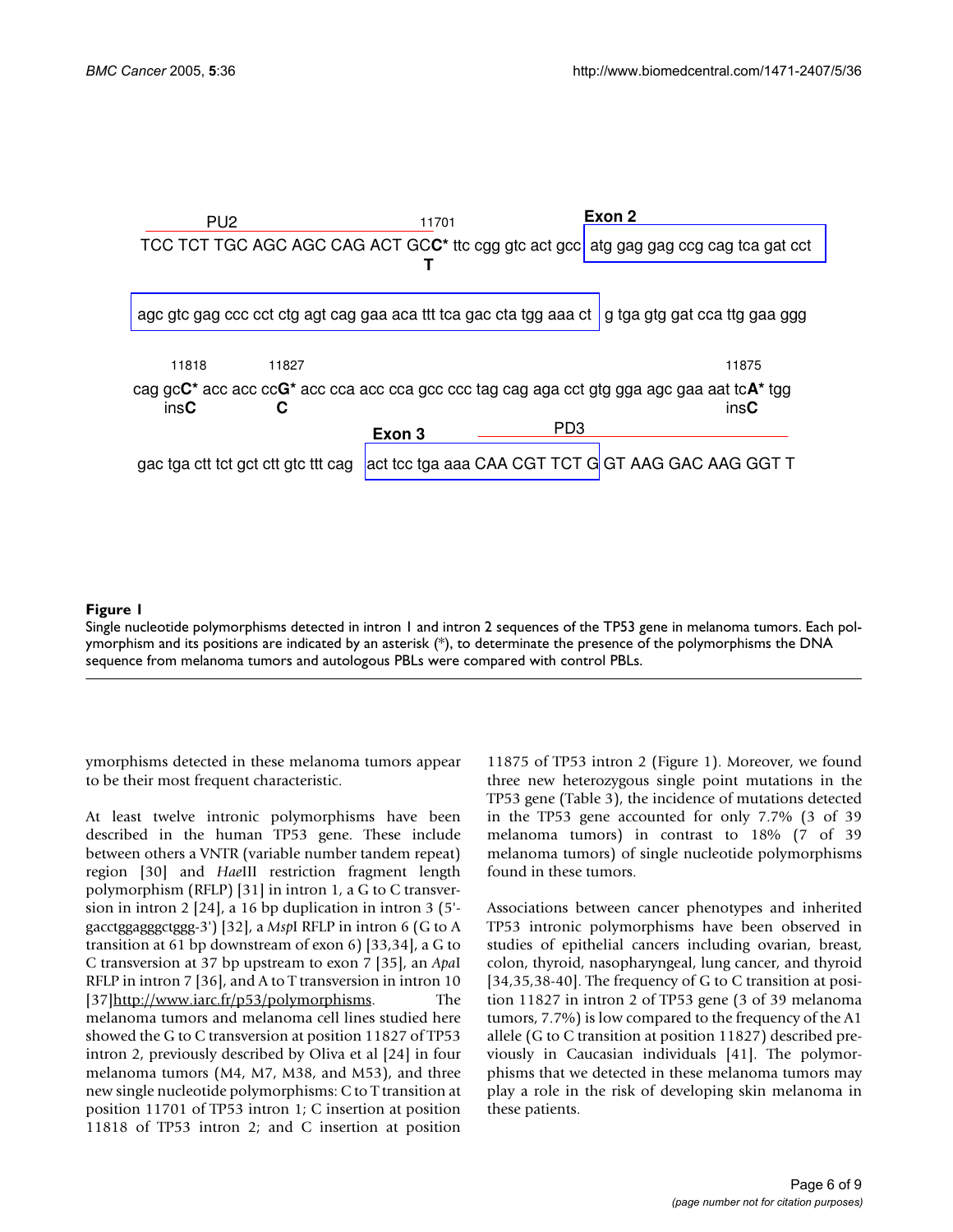<span id="page-6-0"></span>

#### New single nucleotide polymorphism **Figure 2** found in intron 1 of the TP53 gene (C>T transition) at position 11701

New single nucleotide polymorphism found in intron 1 of the TP53 gene (C>T transition) at position 11701. **(A)** PCR-SSCP analysis of melanoma tumors. The arrow indicates the shifted band in melanoma tumor M71. DC, denaturing control; NDC, non-denaturing control. **(B)** DNA sequence of melanoma tumor M71 and autologous PBLs showing the C to T base change (shown by an asterisk \*) at position 11701 compared with control PBLs.

#### *Alterations in cyclin-Cdk inhibitors: CDKN1A, CDKN2A, and CDKN2B*

Our results revealed the low incidence of mutations in cyclin-Cdk inhibitors in both melanoma tumors and melanoma cell lines. We detected only two mutations in exon 1 of the CDKN2A gene, both in melanoma tumor M13: G to A transition at position 149 producing a stop codon [25], and the novel missense mutation Leu<sup>298</sup> (leucine  $\rightarrow$  proline). The low incidence of CDKN2A mutations found in primary melanomas is concordant with previous reports [42,43]. In contrast, melanomas cell lines show a high incidence of mutations in CDKN2A, with homozygous deletion being the main mechanism of alteration [42]. These results suggest that in sporadic melanoma tumors, CDKN2A might not be a target of mutation, whereas in familial melanoma this mutation accounts for approximately 10% of all cases of tumors.

## **Conclusion**

We conclude that although none of the cell cycle regulators analysed here can be singled out as a main mutation target for melanoma tumorigenesis, G1/S checkpoint defects are one of the significant factors in the development of melanoma tumors. However, this influence appear to be low in tumors, unlike the situation in melanoma cell lines. Other suppressor genes will be investigated to identify the main targets in the pathogenesis of melanoma.

#### **Competing interests**

The author(s) declare that they have no competing interests.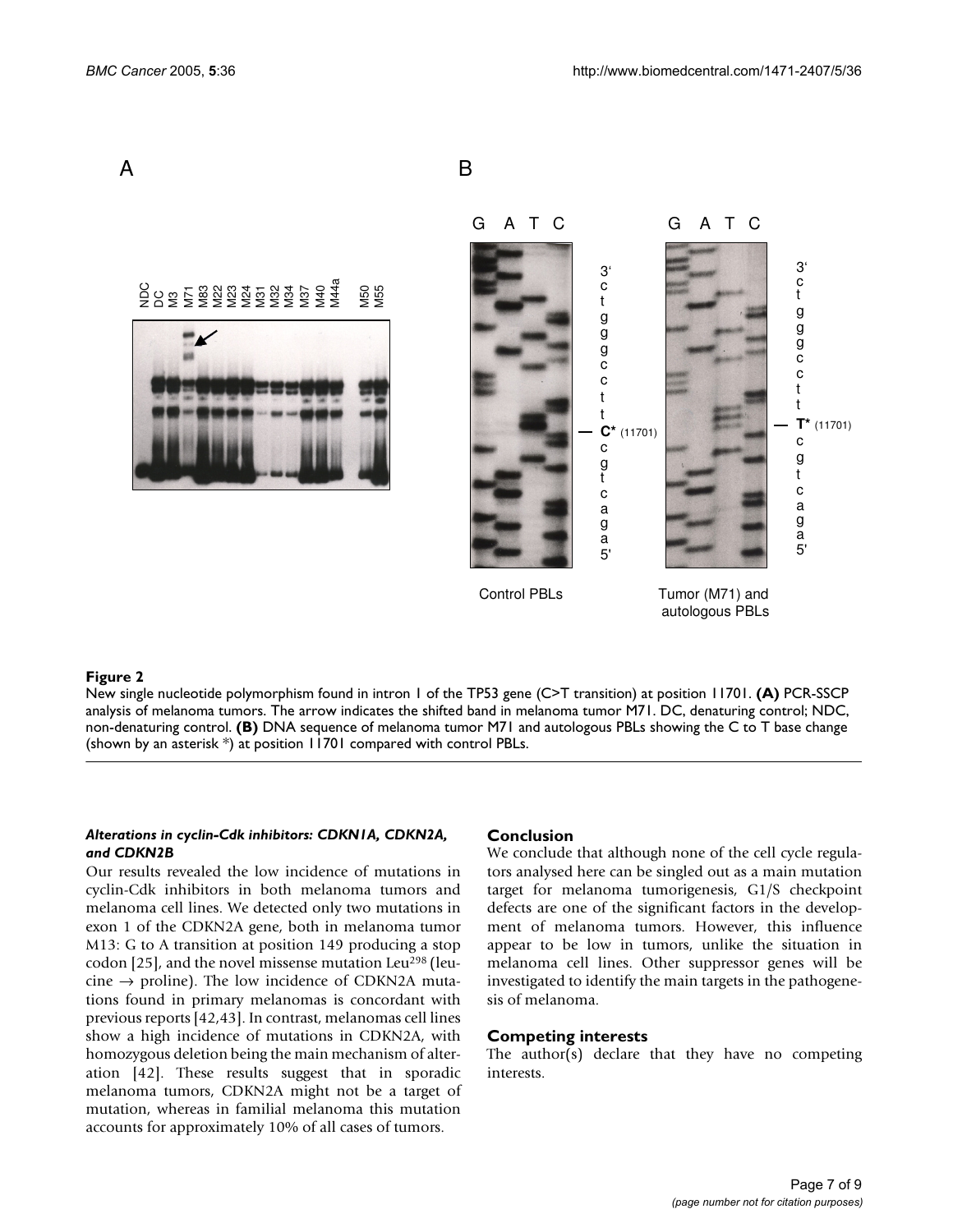### **Authors' contributions**

JLS carried out the molecular genetic studies of SSCP and DNA sequencing. CMC participated in the manuscript drafted. SS participated in the design of the study. MALN participated in the design, coordination and helped to draft the manuscript. All authors read and approved the final manuscript.

#### **Acknowledgements**

This study was supported by FISS grant 021542 from the Spanish Ministry of Health. We thank K. Shashok for checking the use of English in the manuscript.

#### **References**

- 1. Ekholm SV, Reed SI: **[Regulation of G1 cyclin-dependent kinases](http://www.ncbi.nlm.nih.gov/entrez/query.fcgi?cmd=Retrieve&db=PubMed&dopt=Abstract&list_uids=11063931) [in the mammalian cell cycle.](http://www.ncbi.nlm.nih.gov/entrez/query.fcgi?cmd=Retrieve&db=PubMed&dopt=Abstract&list_uids=11063931)** *Curr Opin Cell Biol* 2000, **12:**676-684.
- 2. Sherr CJ, Roberts JM: **[CDK inhibitors: positive and negative](http://www.ncbi.nlm.nih.gov/entrez/query.fcgi?cmd=Retrieve&db=PubMed&dopt=Abstract&list_uids=10385618)** [regulators of G1-phase progression.](http://www.ncbi.nlm.nih.gov/entrez/query.fcgi?cmd=Retrieve&db=PubMed&dopt=Abstract&list_uids=10385618) Genes Dev **13:**1501-1512.
- 3. El-Deiry W, Tokino T, Velculescu V, Levy D, Parsons R, Trent J, Lin D, Mercer WE, Kinzler K, Vogelstein B: **[WAF1, a potential medi](http://www.ncbi.nlm.nih.gov/entrez/query.fcgi?cmd=Retrieve&db=PubMed&dopt=Abstract&list_uids=8242752)[ator of p53 tumor suppression.](http://www.ncbi.nlm.nih.gov/entrez/query.fcgi?cmd=Retrieve&db=PubMed&dopt=Abstract&list_uids=8242752)** *Cell* 1993, **75:**817-825.
- 4. Toyoshima H, Hunter T: **[p27, a novel inhibitor of G1 cyclin/cdk](http://www.ncbi.nlm.nih.gov/entrez/query.fcgi?cmd=Retrieve&db=PubMed&dopt=Abstract&list_uids=8033213) [protein kinase activity, is related to p21.](http://www.ncbi.nlm.nih.gov/entrez/query.fcgi?cmd=Retrieve&db=PubMed&dopt=Abstract&list_uids=8033213)** *Cell* 1994, **78:**67-74.
- 5. Lee MH, Reynisdottir I, Massagué J: **[Cloning of p57KIP2, a cylin](http://www.ncbi.nlm.nih.gov/entrez/query.fcgi?cmd=Retrieve&db=PubMed&dopt=Abstract&list_uids=7729683)[dependent kinase inhibitor with unique domain structure](http://www.ncbi.nlm.nih.gov/entrez/query.fcgi?cmd=Retrieve&db=PubMed&dopt=Abstract&list_uids=7729683) [and tissue distribution.](http://www.ncbi.nlm.nih.gov/entrez/query.fcgi?cmd=Retrieve&db=PubMed&dopt=Abstract&list_uids=7729683)** *Genes Dev* 1995, **9:**639-649.
- 6. Ruas M, Peters G: **The p16INK[a/CDKN2A tumor suppressor and](http://www.ncbi.nlm.nih.gov/entrez/query.fcgi?cmd=Retrieve&db=PubMed&dopt=Abstract&list_uids=9823374) [its relatives.](http://www.ncbi.nlm.nih.gov/entrez/query.fcgi?cmd=Retrieve&db=PubMed&dopt=Abstract&list_uids=9823374)** *Biochim Biophys Acta* 1998, **1378:**F115-F177.
- 7. Serrano M, Hannon GJ, Beach D: **[A new regulatory motif in cell](http://www.ncbi.nlm.nih.gov/entrez/query.fcgi?cmd=Retrieve&db=PubMed&dopt=Abstract&list_uids=8259215) [cycle control causing specific inhibition of cyclin D/CDK4.](http://www.ncbi.nlm.nih.gov/entrez/query.fcgi?cmd=Retrieve&db=PubMed&dopt=Abstract&list_uids=8259215)** *Nature* 1993, **366:**704-707.
- 8. Hannon GJ, Beach D: **p15INK4b is a potential effector of TGF**β**[induced cell cycle arrest.](http://www.ncbi.nlm.nih.gov/entrez/query.fcgi?cmd=Retrieve&db=PubMed&dopt=Abstract&list_uids=8078588)** *Nature* 1994, **371:**257-261.
- 9. Hirai H, Roussel MF, Kato J, Ashmun RA, Sherr CJ: **[Novel INK4 pro](http://www.ncbi.nlm.nih.gov/entrez/query.fcgi?cmd=Retrieve&db=PubMed&dopt=Abstract&list_uids=7739547)[teins, p19 and p18, are specific inhibitors of the cyclin D](http://www.ncbi.nlm.nih.gov/entrez/query.fcgi?cmd=Retrieve&db=PubMed&dopt=Abstract&list_uids=7739547)[dependent kinases CDK4 and CDK6.](http://www.ncbi.nlm.nih.gov/entrez/query.fcgi?cmd=Retrieve&db=PubMed&dopt=Abstract&list_uids=7739547)** *Mol Cell Biol* 1995, **15:**2672-2681.
- 10. Lohrum M, Vousden K: **[Regulation and function of the p53](http://www.ncbi.nlm.nih.gov/entrez/query.fcgi?cmd=Retrieve&db=PubMed&dopt=Abstract&list_uids=10754563) [related proteins: same family, different rules.](http://www.ncbi.nlm.nih.gov/entrez/query.fcgi?cmd=Retrieve&db=PubMed&dopt=Abstract&list_uids=10754563)** *Trends Cell Biol* 2000, **10:**197-202.
- 11. Rich T, Allen RL, Wyllie AH: **[Defying death after DNA damage.](http://www.ncbi.nlm.nih.gov/entrez/query.fcgi?cmd=Retrieve&db=PubMed&dopt=Abstract&list_uids=11048728)** *Nature* 2000, **407:**777-783.
- 12. Yonghas T, Quian H, Chuanyuan L, Yandell DW: **[Deletions and](http://www.ncbi.nlm.nih.gov/entrez/query.fcgi?cmd=Retrieve&db=PubMed&dopt=Abstract&list_uids=12894891) [point mutations of p16, p15 genes in primary tumors and](http://www.ncbi.nlm.nih.gov/entrez/query.fcgi?cmd=Retrieve&db=PubMed&dopt=Abstract&list_uids=12894891) [tumors cell lines.](http://www.ncbi.nlm.nih.gov/entrez/query.fcgi?cmd=Retrieve&db=PubMed&dopt=Abstract&list_uids=12894891)** *Chin Med Sci J* 1999, **14:**200-205.
- 13. Kawamura M, Ohnishi H, Guo SX, Sheng XM, Minegishi M, Hanada R, Horibe K, Hongo T, Kaneko Y, Bessho F, Yanagisawa M, Sekiga T, Hayashi Y: **[Alterations of the p53, p21, p16, p15 and RAS](http://www.ncbi.nlm.nih.gov/entrez/query.fcgi?cmd=Retrieve&db=PubMed&dopt=Abstract&list_uids=10071127) [genes in childhood T-cell acute lymphoblastic leukemia.](http://www.ncbi.nlm.nih.gov/entrez/query.fcgi?cmd=Retrieve&db=PubMed&dopt=Abstract&list_uids=10071127)** *Leuk Res* 1999, **23:**115-126.
- 14. Moles JP, Moyret C, Guillot B, Jeanteur P, Guilhou JJ, Theillet C, Basset-Seguin N: **[p53 gene mutations in human epithelial skin](http://www.ncbi.nlm.nih.gov/entrez/query.fcgi?cmd=Retrieve&db=PubMed&dopt=Abstract&list_uids=8437842) [cancers.](http://www.ncbi.nlm.nih.gov/entrez/query.fcgi?cmd=Retrieve&db=PubMed&dopt=Abstract&list_uids=8437842)** *Oncogene* 1993, **8:**583-588.
- 15. Hartmann A, Blaszyk H, Cunningham JS, McGovern RM, Schroeder JS, Helander S, Pittelkow MR, Sommer SS, Kovach JS: **[Overexpression](http://www.ncbi.nlm.nih.gov/entrez/query.fcgi?cmd=Retrieve&db=PubMed&dopt=Abstract&list_uids=8707401) [and mutations of p53 in metastatic malignant melanomas.](http://www.ncbi.nlm.nih.gov/entrez/query.fcgi?cmd=Retrieve&db=PubMed&dopt=Abstract&list_uids=8707401)** *Int J Cancer* 1996, **67:**313-317.
- 16. Zerp SF, Elsas van A, Peltenburg LTC, Schrier PI: **[P53 mutations in](http://www.ncbi.nlm.nih.gov/entrez/query.fcgi?cmd=Retrieve&db=PubMed&dopt=Abstract&list_uids=10070891) [human cutaneous melanoma correlate with sun exposure](http://www.ncbi.nlm.nih.gov/entrez/query.fcgi?cmd=Retrieve&db=PubMed&dopt=Abstract&list_uids=10070891) [but are not always involved in melanogenesis.](http://www.ncbi.nlm.nih.gov/entrez/query.fcgi?cmd=Retrieve&db=PubMed&dopt=Abstract&list_uids=10070891)** *Br J Cancer* 1999, **79:**921-926.
- 17. Giglia-Mari G, Sarasin A: **[TP53 mutations in human skin](http://www.ncbi.nlm.nih.gov/entrez/query.fcgi?cmd=Retrieve&db=PubMed&dopt=Abstract&list_uids=12619107) [cancers.](http://www.ncbi.nlm.nih.gov/entrez/query.fcgi?cmd=Retrieve&db=PubMed&dopt=Abstract&list_uids=12619107)** *Hum Mutat* 2003, **21:**217-228.
- 18. Bartkova J, Lukas J, Guldberg P, Alsner J, Kirkin AF, Zeuthen J, Bartek J: **[The p16-cyclin D/Cdk4-pRb pathway as a functional unit](http://www.ncbi.nlm.nih.gov/entrez/query.fcgi?cmd=Retrieve&db=PubMed&dopt=Abstract&list_uids=8968104) [frequently altered in melanoma pathogenesis.](http://www.ncbi.nlm.nih.gov/entrez/query.fcgi?cmd=Retrieve&db=PubMed&dopt=Abstract&list_uids=8968104)** *Cancer Res* 1996, **56:**5475-5483.
- 19. Liggett WH Jr, Sidransky D: **[Role of the p16 tumor suppressor](http://www.ncbi.nlm.nih.gov/entrez/query.fcgi?cmd=Retrieve&db=PubMed&dopt=Abstract&list_uids=9508208) [gene in cancer.](http://www.ncbi.nlm.nih.gov/entrez/query.fcgi?cmd=Retrieve&db=PubMed&dopt=Abstract&list_uids=9508208)** *J Clin Oncol* 1998, **16:**1197-1206.
- 20. Matsumura Y, Nishigori C, Yagi T, Imamura S, Takebe H: **[Mutations](http://www.ncbi.nlm.nih.gov/entrez/query.fcgi?cmd=Retrieve&db=PubMed&dopt=Abstract&list_uids=9617435) [of p16 and p15 tumor suppressor genes and replication](http://www.ncbi.nlm.nih.gov/entrez/query.fcgi?cmd=Retrieve&db=PubMed&dopt=Abstract&list_uids=9617435)**

**[errors contribute independently to the pathogenesis of spo](http://www.ncbi.nlm.nih.gov/entrez/query.fcgi?cmd=Retrieve&db=PubMed&dopt=Abstract&list_uids=9617435)[radic malignant melanoma.](http://www.ncbi.nlm.nih.gov/entrez/query.fcgi?cmd=Retrieve&db=PubMed&dopt=Abstract&list_uids=9617435)** *Arch Dermatol Res* 1998, **290:**175-180.

- 21. Kirkin AF, Petersen TR, Olsen AC, Li L, thor Straten P, Zeuthen J: **[Generation of human-melanoma-specific T lymphocyte](http://www.ncbi.nlm.nih.gov/entrez/query.fcgi?cmd=Retrieve&db=PubMed&dopt=Abstract&list_uids=7656272) clones defining novel cytolytic targets with panels of newly [established melanoma cell lines.](http://www.ncbi.nlm.nih.gov/entrez/query.fcgi?cmd=Retrieve&db=PubMed&dopt=Abstract&list_uids=7656272)** *Cancer Immunol Immunother* 1995, **41:**71-76.
- 22. Orita M, Suzuki Y, Sekiya T, Hayashi K: **[Rapid and sensitive detec](http://www.ncbi.nlm.nih.gov/entrez/query.fcgi?cmd=Retrieve&db=PubMed&dopt=Abstract&list_uids=2687159)[tion of point mutations and DNA polymorphisms using](http://www.ncbi.nlm.nih.gov/entrez/query.fcgi?cmd=Retrieve&db=PubMed&dopt=Abstract&list_uids=2687159) [polymerase chain reaction.](http://www.ncbi.nlm.nih.gov/entrez/query.fcgi?cmd=Retrieve&db=PubMed&dopt=Abstract&list_uids=2687159)** *Genomics* 1989, **5:**874-879.
- 23. Prosser J: **Detecting single-base mutations.** *TIBTECH* 1993, **11:**238.
- 24. Oliva MR, Saez GT, Latres E, Cordon-Cardo C: **[A new polymor](http://www.ncbi.nlm.nih.gov/entrez/query.fcgi?cmd=Retrieve&db=PubMed&dopt=Abstract&list_uids=7735557)[phic site in intron 2 to TP53 characterizes LOH in human](http://www.ncbi.nlm.nih.gov/entrez/query.fcgi?cmd=Retrieve&db=PubMed&dopt=Abstract&list_uids=7735557) [tumors by PCR-SSCP.](http://www.ncbi.nlm.nih.gov/entrez/query.fcgi?cmd=Retrieve&db=PubMed&dopt=Abstract&list_uids=7735557)** *Diagn Mol Pathol* 1995, **4:**54-58.
- 25. Holland EA, Schmid H, Kefford RF, Mann GJ: **[CDKN2A](http://www.ncbi.nlm.nih.gov/entrez/query.fcgi?cmd=Retrieve&db=PubMed&dopt=Abstract&list_uids=10398427) (P16(INK4a)) and CDK4 mutation analysis in 131 Australian [melanoma probands: effect of family history and multiple](http://www.ncbi.nlm.nih.gov/entrez/query.fcgi?cmd=Retrieve&db=PubMed&dopt=Abstract&list_uids=10398427) [primary melanomas.](http://www.ncbi.nlm.nih.gov/entrez/query.fcgi?cmd=Retrieve&db=PubMed&dopt=Abstract&list_uids=10398427)** *Genes Chromosomes Cancer* 1999, **25:**339-348.
- 26. Cleaver JE, Crowley E: **[UV damage, DNA repair and skin](http://www.ncbi.nlm.nih.gov/entrez/query.fcgi?cmd=Retrieve&db=PubMed&dopt=Abstract&list_uids=11897551) [carcinogenesis.](http://www.ncbi.nlm.nih.gov/entrez/query.fcgi?cmd=Retrieve&db=PubMed&dopt=Abstract&list_uids=11897551)** *Front Biosci* 2002, **7:**d1024-1043.
- 27. Ziegler A, Leffell DJ, Kunala S, Sharma HW, Gailani M, Siman JA, Halperin AJ, Baden HP, Shapiro PE, Bale AE, Brash DE: **[Mutation](http://www.ncbi.nlm.nih.gov/entrez/query.fcgi?cmd=Retrieve&db=PubMed&dopt=Abstract&list_uids=8483937) [hotspots due to sunlight in the p53 gene of non-melanoma](http://www.ncbi.nlm.nih.gov/entrez/query.fcgi?cmd=Retrieve&db=PubMed&dopt=Abstract&list_uids=8483937) [skin cancers.](http://www.ncbi.nlm.nih.gov/entrez/query.fcgi?cmd=Retrieve&db=PubMed&dopt=Abstract&list_uids=8483937)** *Proc Natl Acad Sci USA* 1993, **90:**4216-4220.
- 28. Soussi T: **[The p53 tumour suppressor gene: a model for](http://www.ncbi.nlm.nih.gov/entrez/query.fcgi?cmd=Retrieve&db=PubMed&dopt=Abstract&list_uids=8796849) [molecular epidemiology of human cancer.](http://www.ncbi.nlm.nih.gov/entrez/query.fcgi?cmd=Retrieve&db=PubMed&dopt=Abstract&list_uids=8796849)** *Mol Med Today* 1996, **2:**32-37.
- 29. Mendoza-Rodriguez CA, Cerbon MA: **[Tumor suppressor gene](http://www.ncbi.nlm.nih.gov/entrez/query.fcgi?cmd=Retrieve&db=PubMed&dopt=Abstract&list_uids=11496714) [p53: mechanisms of action in cell proliferation and death.](http://www.ncbi.nlm.nih.gov/entrez/query.fcgi?cmd=Retrieve&db=PubMed&dopt=Abstract&list_uids=11496714)** *Rev Invest Clin* 2001, **53:**266-273.
- 30. Hahn M, Serth J, Fislage R, Wolfes H, Allhoff E, Jonas V, Pingoud A: **[Polymerase chain reaction detection of a highly polymorphic](http://www.ncbi.nlm.nih.gov/entrez/query.fcgi?cmd=Retrieve&db=PubMed&dopt=Abstract&list_uids=8448878) [VNTR segment in intron 1 of the human p53 gene.](http://www.ncbi.nlm.nih.gov/entrez/query.fcgi?cmd=Retrieve&db=PubMed&dopt=Abstract&list_uids=8448878)** *Clin Chem* 1993, **39:**549-550.
- 31. Ito T, Seyama T, Hayashi T, Mizuno T, Iwamoto KS, Tsuyama N, Dohi K, Nakamura N, Akiyama M: **Hae III polymorphism in intron 1 of the human p53 gene.** *Human Genet* 1994, **93:**222.
- 32. Lazar V, Hazard F, Bertin F, Janin N, Bellet D, Bressac B: **[Simple](http://www.ncbi.nlm.nih.gov/entrez/query.fcgi?cmd=Retrieve&db=PubMed&dopt=Abstract&list_uids=8502490) [sequence repeat polymorphism within the p53 gene.](http://www.ncbi.nlm.nih.gov/entrez/query.fcgi?cmd=Retrieve&db=PubMed&dopt=Abstract&list_uids=8502490)** *Oncogene* 1993, **8:**1703-1705.
- 33. Peller S, Kopilova Y, Slutzki S, Halevy A, Kvitko K, Rother V: **[A novel](http://www.ncbi.nlm.nih.gov/entrez/query.fcgi?cmd=Retrieve&db=PubMed&dopt=Abstract&list_uids=8534372) [polymorphism in intron 6 of the human p53 gene: a possible](http://www.ncbi.nlm.nih.gov/entrez/query.fcgi?cmd=Retrieve&db=PubMed&dopt=Abstract&list_uids=8534372) association with cancer predisposition and susceptibility.** *DNA Cell Biol* 1995, **14:**983-990.
- 34. Mavridou D, Gornall R, Campbell IG, Eccles DM: **[TP53 intron 6](http://www.ncbi.nlm.nih.gov/entrez/query.fcgi?cmd=Retrieve&db=PubMed&dopt=Abstract&list_uids=9484829) [polymorphism and the risk of ovarian and breast cancer.](http://www.ncbi.nlm.nih.gov/entrez/query.fcgi?cmd=Retrieve&db=PubMed&dopt=Abstract&list_uids=9484829)** *Br J Cancer* 1998, **77:**676-677.
- 35. Hillebrandt S, Streffer C, Demidchik EP, Biko J, Reiners C: **[Polymor](http://www.ncbi.nlm.nih.gov/entrez/query.fcgi?cmd=Retrieve&db=PubMed&dopt=Abstract&list_uids=9434876)[phisms in the p53 gene in thyroid tumours and blood sam](http://www.ncbi.nlm.nih.gov/entrez/query.fcgi?cmd=Retrieve&db=PubMed&dopt=Abstract&list_uids=9434876)[ples of children from areas in Belarus.](http://www.ncbi.nlm.nih.gov/entrez/query.fcgi?cmd=Retrieve&db=PubMed&dopt=Abstract&list_uids=9434876)** *Mutat Res* 1997, **381:**201-207.
- 36. Prosser J, Condie A: **[Biallelic ApaI polymorphism of the human](http://www.ncbi.nlm.nih.gov/entrez/query.fcgi?cmd=Retrieve&db=PubMed&dopt=Abstract&list_uids=1679931) [p53 gene \(TP53\).](http://www.ncbi.nlm.nih.gov/entrez/query.fcgi?cmd=Retrieve&db=PubMed&dopt=Abstract&list_uids=1679931)** *Nucleic Acids Res* 1991, **19:**4799.
- 37. Buller RE, Skilling JS, Kaliszewski S, Niemann T, Anderson B: **[Absence of significant germline p53 mutations in ovarian](http://www.ncbi.nlm.nih.gov/entrez/query.fcgi?cmd=Retrieve&db=PubMed&dopt=Abstract&list_uids=7672703) [cancer patients.](http://www.ncbi.nlm.nih.gov/entrez/query.fcgi?cmd=Retrieve&db=PubMed&dopt=Abstract&list_uids=7672703)** *Gynecol Oncol* 1995, **58:**368-374.
- 38. Sjalander A, Birgander R, Athlin L, Stenling R, Rutegard J, Beckman L, Beckman G: **[p53 germline haplotypes associated with](http://www.ncbi.nlm.nih.gov/entrez/query.fcgi?cmd=Retrieve&db=PubMed&dopt=Abstract&list_uids=7614678) [increased risk for colorectal cancer.](http://www.ncbi.nlm.nih.gov/entrez/query.fcgi?cmd=Retrieve&db=PubMed&dopt=Abstract&list_uids=7614678)** *Carcinogenesis* 1995, **16:**1461-1464.
- Birgander R, Sjalander A, Rannug A, Alexandrie AK, Sundberg MI, Seidergard J, Tornling G, Beckman G, Beckman L: **[p53 polymorphisms](http://www.ncbi.nlm.nih.gov/entrez/query.fcgi?cmd=Retrieve&db=PubMed&dopt=Abstract&list_uids=7554081) [and haplotypes in lung cancer.](http://www.ncbi.nlm.nih.gov/entrez/query.fcgi?cmd=Retrieve&db=PubMed&dopt=Abstract&list_uids=7554081)** *Carcinogenesis* 1995, **16:**2233-2236.
- 40. Birgander R, Sjalander A, Zhou Z, Fan C, Beckman L, Beckman G: **[p53](http://www.ncbi.nlm.nih.gov/entrez/query.fcgi?cmd=Retrieve&db=PubMed&dopt=Abstract&list_uids=8825463) [polymorphisms and haplotypes in nasopharyngeal cancer.](http://www.ncbi.nlm.nih.gov/entrez/query.fcgi?cmd=Retrieve&db=PubMed&dopt=Abstract&list_uids=8825463)** *Hum Hered* 1996, **46:**49-54.
- 41. Ge H, Lam WK, Lee J, Wong MP, Fu KH, Yew WW, Lung ML: **[Detec](http://www.ncbi.nlm.nih.gov/entrez/query.fcgi?cmd=Retrieve&db=PubMed&dopt=Abstract&list_uids=8608979)[tion and evaluation of p53 intron 2 polymorphism in lung](http://www.ncbi.nlm.nih.gov/entrez/query.fcgi?cmd=Retrieve&db=PubMed&dopt=Abstract&list_uids=8608979) [carcinomas in Hong Kong.](http://www.ncbi.nlm.nih.gov/entrez/query.fcgi?cmd=Retrieve&db=PubMed&dopt=Abstract&list_uids=8608979)** *Int J Cancer* 1996, **69:**120-124.
- 42. Ruiz A, Puig S, Lynch M, Castel T, Estivell X: **[Retention of the](http://www.ncbi.nlm.nih.gov/entrez/query.fcgi?cmd=Retrieve&db=PubMed&dopt=Abstract&list_uids=9579564) [CDKN2A locus and low frequency of point mutations in pri](http://www.ncbi.nlm.nih.gov/entrez/query.fcgi?cmd=Retrieve&db=PubMed&dopt=Abstract&list_uids=9579564)-**